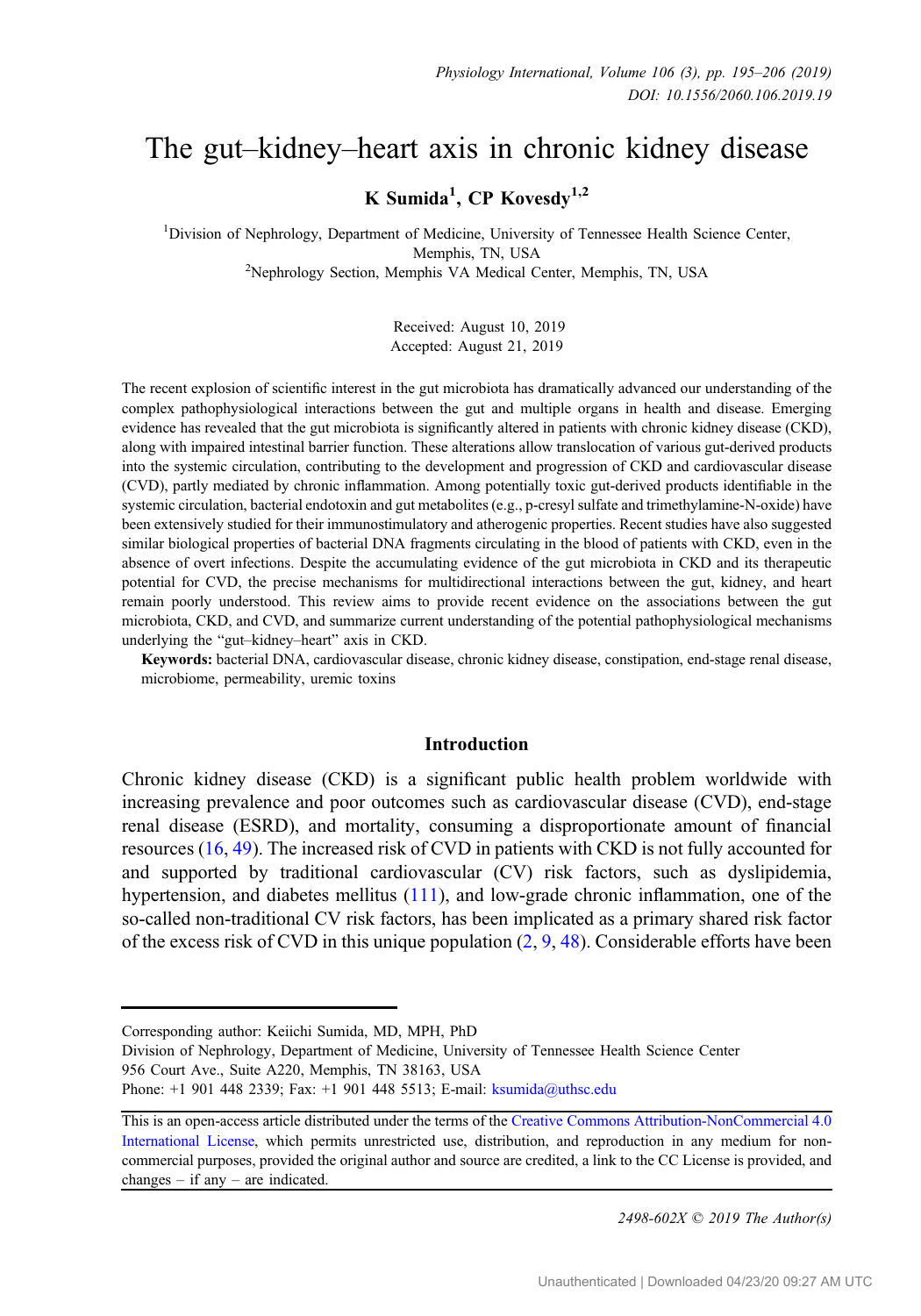established to reduce the inflammatory load in patients with CKD primarily by targeting its known causative factors; however, they have been proven largely unsuccessful ([39\)](#page-8-0). Hence, the substantial disease burden attributable to inflammation remains unresolved.

Over the past few decades, the characteristics and functions of gut microbiota have been extensively studied, and a number of studies have revealed that the alteration of gut microbiota (i.e., gut dysbiosis) plays a central role in the pathogenesis of many diseases including CKD and CVD, often referred to as the "gut–kidney" and "gut–heart" axes, respectively [\(12](#page-7-0), [74](#page-10-0)). Several factors such as impaired intestinal barrier and gut-derived toxic products have been suggested to contribute to these relationships partly mediated by systemic inflammation ([12\)](#page-7-0), suggesting that the gut is a potential cause of CKD-related complications and more importantly could serve as a novel therapeutic target for CVD in CKD [\(73](#page-10-0)). However, the precise mechanisms for the possible multidirectional interactions between the gut, kidney, and heart remain poorly understood.

In this review, we describe recent evidence on the association between the gut microbiota, CKD, and CVD and summarize current understanding of the potential pathophysiological mechanisms underlying the "gut–kidney–heart" axis in CKD (Fig. 1).

## Composition of the Gut Microbiota

The human gastrointestinal tract harbors a complex community of more than 100 trillion individual organisms ([106](#page-11-0)). The gut microbiota encodes at least 150-fold more genes than the human genome, which is also known as the gut microbiome [\(94](#page-11-0)). The introduction of highthroughput microbial DNA sequencing technologies has enabled profiling of diverse microbial



Fig. 1. Schematic representation of the gut–kidney–heart axis. TMAO: trimethylamine-N-oxide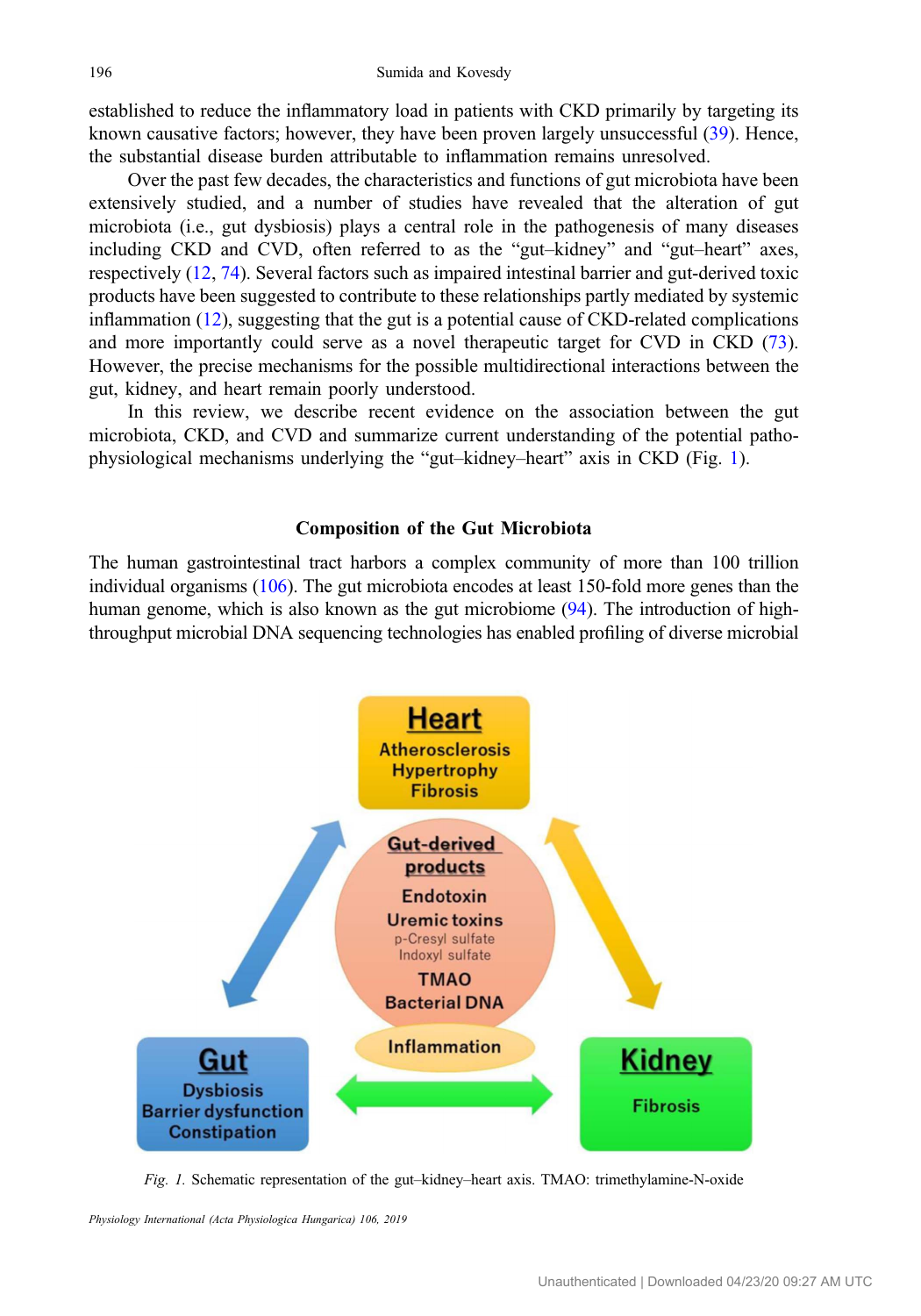communities in the gut, providing evidence that the overall composition and abundance of the gut microbiota vary significantly among geographically separated human populations, while dominant members of the gut microbiota are similar across the globe and are independent of race and gender ([53\)](#page-9-0). In general, the gut microbiota in healthy adults is dominated by two bacterial phyla, Firmicutes and Bacteroidetes, out of over 50 bacterial phyla; and other bacterial phyla include Actinobacteria, Proteobacteria, Cyanobacteria, and Fusobacteria [\(17](#page-7-0), [93\)](#page-11-0). Given a constant diet, the composition of the gut microbiota remains stable over time within an individual ([20\)](#page-8-0), which however can be easily altered by changes in diet [\(14](#page-7-0)).

# Host–Microbiota Interaction in Health and Disease

For millions of years, the gut microbiota has coevolved with the human host and their proper interactions provide the host with various symbiotic benefits. Under physiological conditions, the gut microbiota participates in a variety of metabolic activities and has thus been recognized as a metabolically active endogenous organ in itself [\(74](#page-10-0)). These complementary metabolic activities include synthesis of certain vitamins [\(30](#page-8-0)), degradation of undigestible plant polysaccharides and oxalates ([32\)](#page-8-0), and biotransformation of conjugated bile acids [\(34](#page-8-0)). Therefore, changes in the composition and function of the gut microbiota, such as an increase in Firmicutes to Bacteroidetes ratio, have indeed been associated with numerous disease states including hypertension  $(1)$  $(1)$ , heart failure  $(46)$  $(46)$ , CVD  $(8)$  $(8)$ , and CKD  $(65)$  $(65)$ .

#### Short-chain fatty acids (SCFAs) and host physiology

One of the mechanisms by which the alteration of gut microbiota is linked to these conditions is through reduced production of SCFAs, such as acetate, propionate, and butyrate. SCFAs are the products of bacterial fermentation of plant-derived carbohydrates mainly by Bacteroidetes and Firmicutes [\(50\)](#page-9-0), and play a vital role in regulating the homeostasis of human body and progression of diseases ([64\)](#page-10-0). Specifically, SCFAs serve as important energy resources for colonic epithelial cells [\(36\)](#page-8-0) and maintain the integrity of the epithelial barrier function by regulation of tight junction proteins including occluding, claudin-1, and zonula occludens-1 [\(104\)](#page-11-0). Furthermore, SCFAs can protect the intestinal epithelium via enhancement of the modulation of host immune responses by two major SCFA signaling mechanisms: inhibition of histone deacetylases (HDACs) and activation of a certain G protein-coupled receptors (GPRs) ([33,](#page-8-0) [89](#page-11-0), [95](#page-11-0)). The HDACs are enzymes that prevent DNA transcription and thereby regulate gene expression. Inhibition of HDACs in colonocytes and mucosal immune cells by SCFAs could therefore lead to suppression of the nuclear factor-kappa beta (NF-κB) in several types of cells in the mucosal immune system, thereby influencing transcription of inflammatoryassociated genes, including those that code for proinflammatory cytokines [e.g., interleukin-6 (IL-6) and tumor necrosis factor-alpha (TNF- $\alpha$ )] [\(10,](#page-7-0) [110\)](#page-11-0). In fact, increased NF- $\kappa$ B activation was found in colonic biopsies from patients with Crohn's disease, which was inhibited by applying butyrate to the specimen, accompanied by a reduction in the release of several proinflammatory cytokines [\(27,](#page-8-0) [77](#page-10-0)). Meanwhile, the GPRs, particularly GPR43, GPR41, and GPR109A, have been identified as colonic receptors for SCFAs and play a major role in the regulation of inflammatory processes partly through suppressing the expression of NF-κB and promoting the differentiation of colonic regulatory T cells [\(79](#page-10-0), [92](#page-11-0)). Of interest, recent studies have shown that SCFAs influence blood pressure regulation partly through GPR41, which is also expressed in the endothelium and is shown to mediate a hypotensive response  $(60, 68)$  $(60, 68)$  $(60, 68)$  $(60, 68)$ . This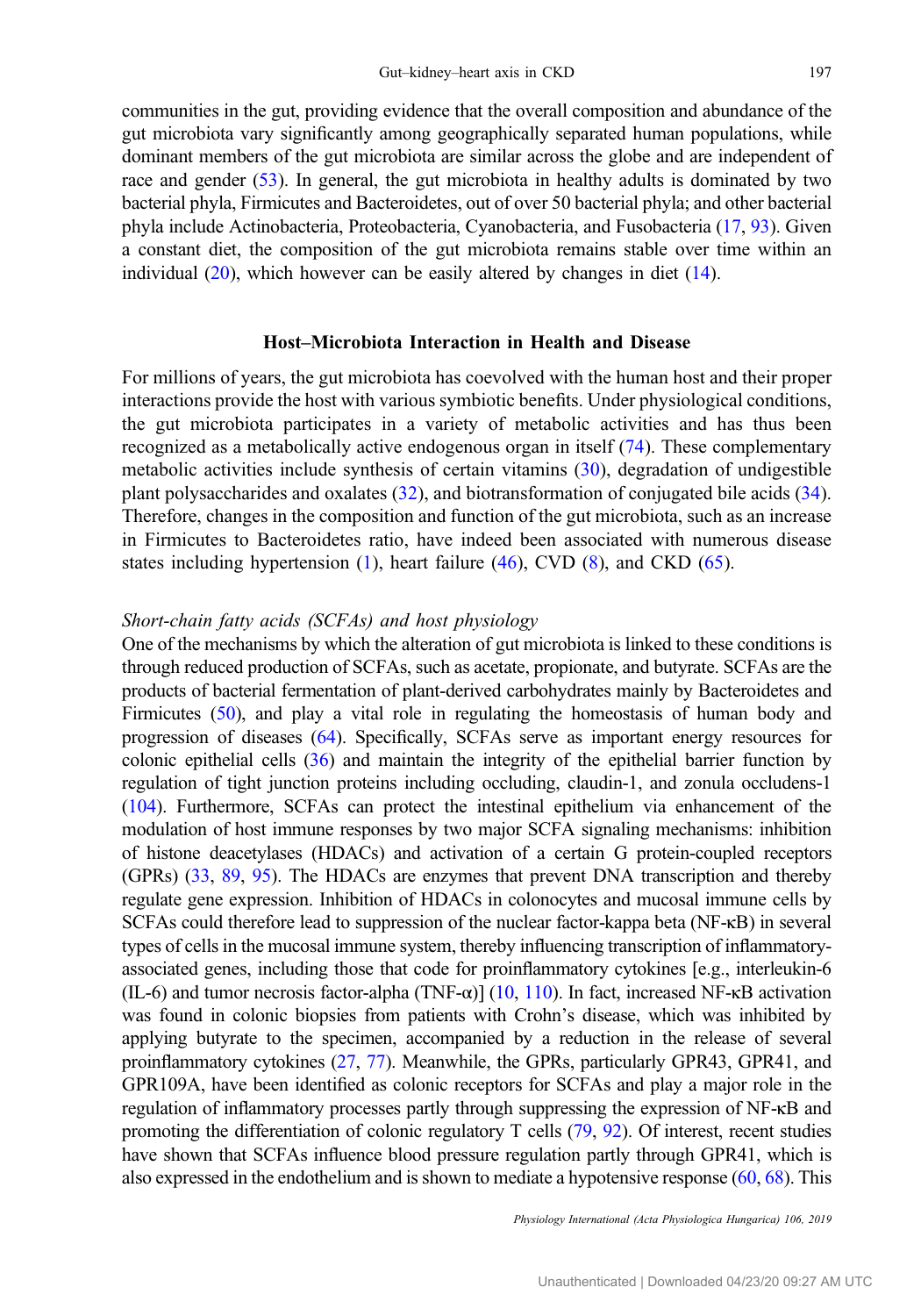is also supported by the finding that the GPR41 gene-deleted mice developed isolated systolic hypertension with increased vascular fibrosis, increased pulse wave velocity, and cardiac hypertrophy compared with wild-type littermates ([60\)](#page-9-0).

Taken together, SCFAs serve as key regulators for modulation of gut integrity, energy homeostasis, immune function, and blood pressure response. Therefore, a state of reduced abundance of SCFA-producing taxa in the gut could in turn negatively affect various disease conditions, such as inflammatory bowel disease, colorectal cancer, hypertension, and CVD [\(5,](#page-7-0) [21\)](#page-8-0).

# The Gut Microbiota in CKD

Emerging evidence has revealed that, compared with healthy individuals, patients with CKD show a significant alteration of the gut microbiota, with increased numbers of specific microbial taxa of both aerobic and anaerobic bacteria [\(78](#page-10-0)). In a study comparing the composition of the gut microbiota between CKD and control rats, a significant difference was found in the abundance of 175 bacterial operational taxonomic units (OTUs), which are microbial genomic sequences clustered by sequence similarity, with notable decreases in certain families of the Bacteroidetes and Firmicutes phyla, especially Lactobacillaceae and Prevotellaceae families, in the CKD rats [\(99](#page-11-0)). The study also revealed a significant difference in the abundance of 190 bacterial OTUs between patients with ESRD and healthy individuals [\(99](#page-11-0)). Other studies have shown that the number of Enterobacteriaceae (especially Enterobacter, Klebsiella, and Escherichia), Enterococci, and Clostridium perfringens was significantly higher in the stool of patients with ESRD than healthy controls [\(29](#page-8-0), [103](#page-11-0)).

One of the contributing factors to the gut dysbiosis in CKD may be the uremic milieu. Bacterial urease in the gut, for example, hydrolyzes urea and produces large quantities of ammonia and ammonium hydroxide, which increase luminal pH and result in the alteration of gut microbial compositions [\(98](#page-11-0), [108](#page-11-0)). Other factors potentially contributing to the altered gut microbiota in CKD include restricted intake of dietary fiber [\(35](#page-8-0)), medication use (e.g., antibiotics, phosphate binders, and iron) [\(42](#page-9-0), [47](#page-9-0), [96\)](#page-11-0), slow intestinal transit time [\(109](#page-11-0)), and metabolic acidosis [\(24](#page-8-0)). It may be important to note that most of these factors have also been suggested as causative factors for the intestinal barrier dysfunction, which has recently been increasingly recognized in patients with CKD  $(3, 55, 91)$  $(3, 55, 91)$  $(3, 55, 91)$  $(3, 55, 91)$  $(3, 55, 91)$  $(3, 55, 91)$ .

#### Intestinal Barrier Dysfunction in CKD

Intestinal barrier dysfunction and bacterial translocation have been well described in certain diseases, such as inflammatory bowel disease ([52\)](#page-9-0), portal hypertension ([51\)](#page-9-0), and heart failure ([101\)](#page-11-0). Emerging evidence has revealed that the intestinal epithelial barrier is altered both structurally and functionally in patients with CKD, resulting in increased gut permeability ([55\)](#page-9-0). Several factors have been suggested to account for the gut barrier dysfunction in CKD, including gut dysbiosis [\(41](#page-9-0), [87](#page-11-0)), slow intestinal transit time ([109\)](#page-11-0), low dietary fiber intake  $(44)$  $(44)$ , metabolic acidosis  $(41)$  $(41)$ , gut ischemia and edema  $(87)$  $(87)$ , iron therapy  $(102)$  $(102)$ , and frequent use of antibiotics [\(15](#page-7-0)). Urease enzyme produced by certain microbiota families, such as Enterobacteriaceae, for example, hydrolyzes urea in the gut, leading to the formation of ammonium hydroxide. The high amount of ammonium hydroxide could then induce disruption of the intestinal epithelial tight junctions, characterized by the depletion of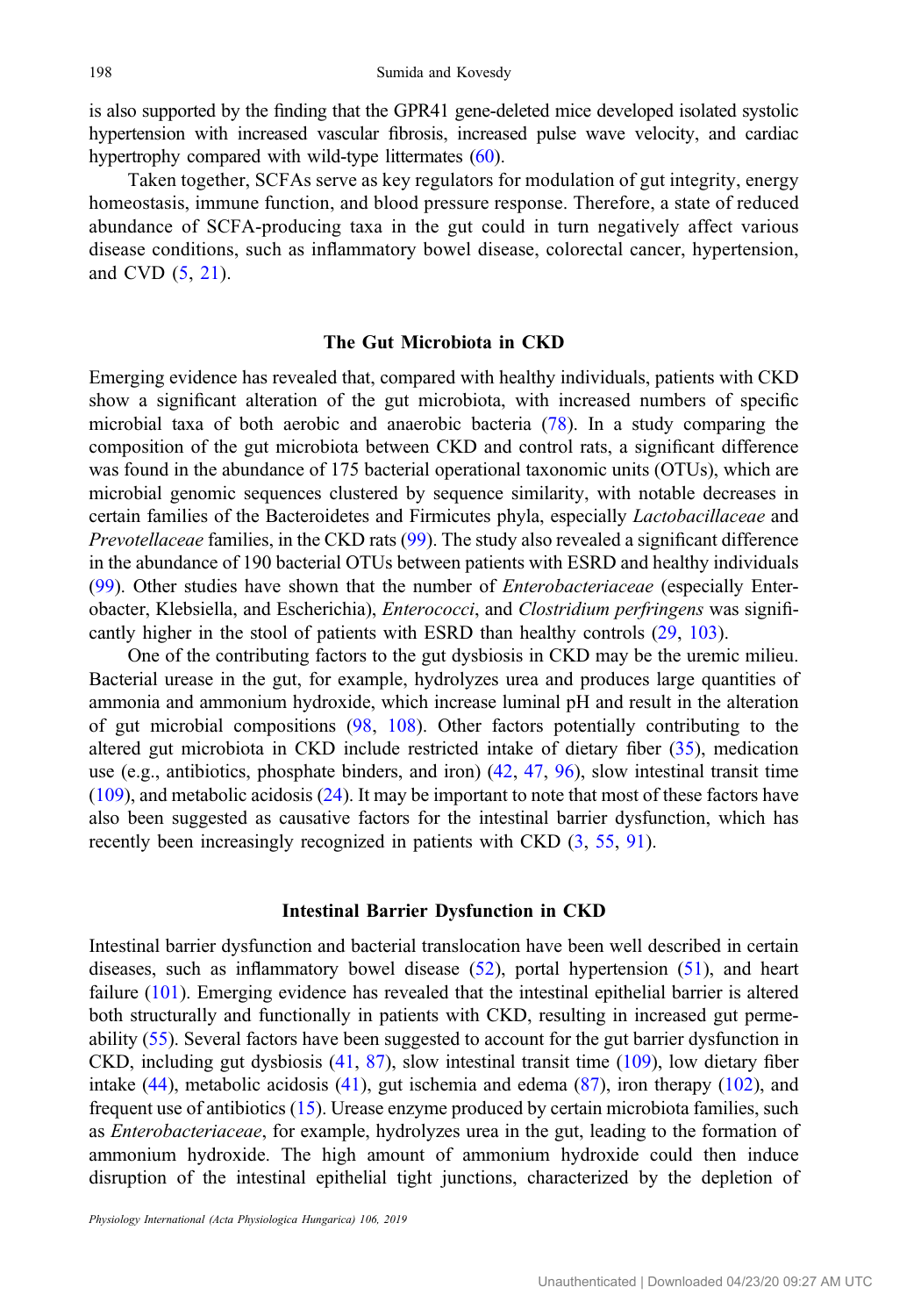occludin, claudin-1, and zona occludens proteins ([99\)](#page-11-0). Recent evidence has also revealed that dysfunction of tight junction proteins results in reduced expression of nuclear factor erythroid 2-related factor 2 (NRF2), a regulator of antioxidant defense genes, thus elevating levels of oxidative stress in the uremic milieu  $(45)$  $(45)$ . The resultant increase in gut permeability, in turn, allows translocation of gut-derived toxins, bacterial fragments, and intact bacteria through the bowel wall into the systemic circulation, which has been considered as a key contributor to the activation of host inflammatory responses, potentially leading to excess morbidity and mortality in CKD ([100\)](#page-11-0).

# Gut-Derived Products and CVD in CKD

Among possible gut-derived products identifiable in the systemic circulation, bacterial endotoxin [i.e., lipopolysaccharide (LPS)], and gut metabolites [e.g., p-cresyl sulfate and trimethylamine-N-oxide (TMAO)] have been extensively studied for their immunostimulatory and atherogenic properties ([19,](#page-8-0) [90,](#page-11-0) [107](#page-11-0)). Recently, using the technique of bacterial DNA amplification, similar biological properties have also been recognized for circulating bacterial DNA fragments among patients with CKD, even in the absence of overt infections [\(87](#page-11-0)).

## Bacterial endotoxin and CVD in CKD

Bacterial endotoxin, a LPS constituent of the external cell wall of most Gram-negative bacteria, is continuously produced in the gut and translocated into the systemic circulation across the intestinal barrier ([54](#page-9-0), [63](#page-9-0)). Patients with CKD are characteristically exposed to significant endotoxemia due to altered gut permeability and/or endotoxin contamination of dialysis water [\(23](#page-8-0), [72](#page-10-0)). A previous study showed that the levels of circulating endotoxin increased with advancing CKD stages, with the highest levels observed in patients receiving dialysis ([54\)](#page-9-0). In addition, accumulating evidence has revealed the strong association between endotoxemia and systemic inflammation, which has been implicated in the development and progression of atherosclerosis and subsequent CVD in CKD ([22\)](#page-8-0). Toll-like receptor 4 (TLR4), which is expressed on various tissues including cells of the innate immune system, smooth muscle, and endothelial cells and binds to circulating endotoxin, plays a central role in the inflammatory process ([63\)](#page-9-0). Endotoxin-mediated signaling through TLR4 stimulates IL-1 receptor-associated kinase via mutant myeloid differentiation primary response 88 and myeloid differentiation protein 2, and the subsequent recruitment of TNF receptor-associated factor 6 leads to the activation of the NF-κB and the release of various proinflammatory cytokines [\(59](#page-9-0), [88](#page-11-0)). These inflammatory responses result in endothelial cell injury, transformation of macrophages to foam cells, and procoagulant activity, and could consequently contribute to the development and progression of atherosclerosis [\(11](#page-7-0)).

# Microbiota metabolites and CVD in CKD

p-Cresyl sulfate and indoxyl sulfate. Protein fermentation by certain gut bacteria results in the generation of various metabolites, some of which exert toxic effects and thus are called uremic toxins [\(25\)](#page-8-0). p-Cresyl sulfate and indoxyl sulfate are the two major gut-derived uremic toxins [\(31\)](#page-8-0). p-Cresyl sulfate, a 188-Da protein-bound solute, originates from sulfation of the intestinally generated p-cresol, which is a colonic fermentation product of the amino acid tyrosine and phenylalanine ([13\)](#page-7-0). Intestinal bacteria also have tryptophanase that converts tryptophan to indole, which is subsequently absorbed and metabolized by the liver to indoxyl sulfate [\(13\)](#page-7-0). Both p-cresyl sulfate and indoxyl sulfate are normally secreted by the proximal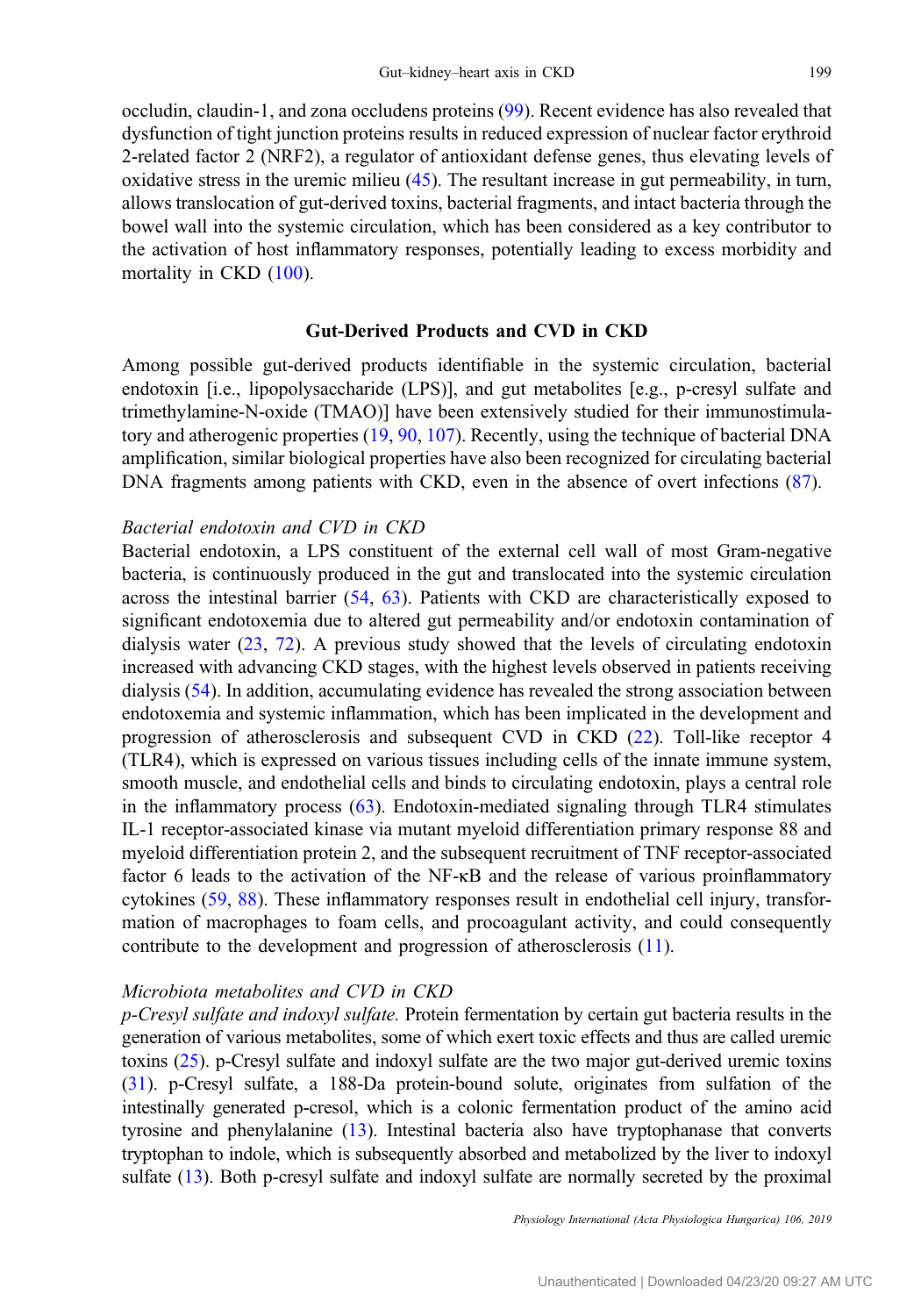tubular cells of the kidneys. However, as kidney function declines, these two uremic toxins accumulate progressively and exert deleterious effects on various tissues and organs, such as renal tubular cell damage, endothelial dysfunction, leukocyte activation, coagulation disturbances, insulin resistance, and cardiac fibrosis and hypertrophy ([69,](#page-10-0) [97\)](#page-11-0). p-Cresyl sulfate, for example, increases expression of DNA methyltransferases 1, 3a, and 3b isoforms that suppress Klotho gene expression in the renal tubular cells and also induces epithelial-to-mesenchymal transition-like changes through activation of the renal renin angiotensin aldosterone system/ transforming growth factor-beta pathway, contributing to kidney injury and fibrosis ([84,](#page-10-0) [85](#page-10-0)). In addition, it induces nicotinamide adenine dinucleotide phosphate oxidase activity and reactive oxygen species production in cardiomyocytes, enhancing cardiac apoptosis and resulting in diastolic dysfunction [\(28](#page-8-0)). In line with these experimental observations, several clinical studies have shown that elevated levels of p-cresyl sulfate and indoxyl sulfate are associated with higher risk of CKD progression, CVD, and mortality  $(4, 56)$  $(4, 56)$  $(4, 56)$ .

Trimethylamine-N-oxide. TMAO is a circulating organic compound derived from the metabolism of dietary L-carnitine and choline by intestinal bacteria, which was recently found to directly promote atherosclerosis in rodents [\(38](#page-8-0), [105](#page-11-0)). Although the precise mechanisms whereby TMAO induces atherosclerosis remain elusive, the prevailing hypothesis is that TMAO causes alteration of cholesterol and sterol metabolism and promotes pro-atherogenic foam cell formation in the arterial wall by increasing the expression of scavenger receptors on macrophages or by restricting reverse cholesterol transport out of these cells ([38,](#page-8-0) [105](#page-11-0)). Recent clinical studies have demonstrated that elevated levels of TMAO are independently associated with future CV events in non-CKD and non-dialysis-dependent CKD populations [\(80\)](#page-10-0). Although this association has not yet been well confirmed in the ESRD population receiving hemodialysis ([81\)](#page-10-0), most current evidence supports the mechanistic link between TMAO and CV outcomes.

# Bacterial DNA fragments and CVD in CKD

Due to its highly conserved sequence of 16S ribosomal RNA gene in the genome, circulating bacterial DNA fragment is the most easily and consistently detectable component that could also be easily discerned from human DNA ([87\)](#page-11-0). In recent years, increasing attention has been paid to circulating bacterial DNA fragments for their immunostimulatory properties and novel pathogenic potential for CVD in patients with CKD, particularly among those with ESRD receiving dialysis [\(87](#page-11-0)). Bacterial DNA contains unmethylated cytosine–guanine<br>dinucleotide, with two purine 5′ and two pyrimidine 3′ (CpG) terminations. These are structures required to interact with TLR9 (bacterial DNA receptor), which triggers a cell signaling pathway including activation of the mitogen-activated protein kinases and the NF-κB [\(43](#page-9-0)). In polymorphonuclear neutrophils, bacterial DNA exerts profound effects on neutrophil functions by promoting neutrophil trafficking, inducing chemokine expression, regulating expression of adhesion molecules, enhancing phagocyte activity, and rescuing neutrophils from constitutive apoptosis [\(18](#page-8-0)). It also promotes the survival of mononuclear cells and induces IL-6 from those cells ([62,](#page-9-0) [75\)](#page-10-0). The inflammatory responses induced by bacterial DNA fragments have also been involved in endothelial injury through induction of endothelial cell apoptosis in hemodialysis patients ([57\)](#page-9-0). Furthermore, an experimental study has suggested a direct effect of circulating bacterial DNA fragments on the CV system via suppression of cardiac myocyte contraction  $(66)$  $(66)$ . In fact, some observational studies have demonstrated significant associations of circulating bacterial DNA level with serum C-reactive protein and IL-6 levels and subsequent risk of CV events in patients with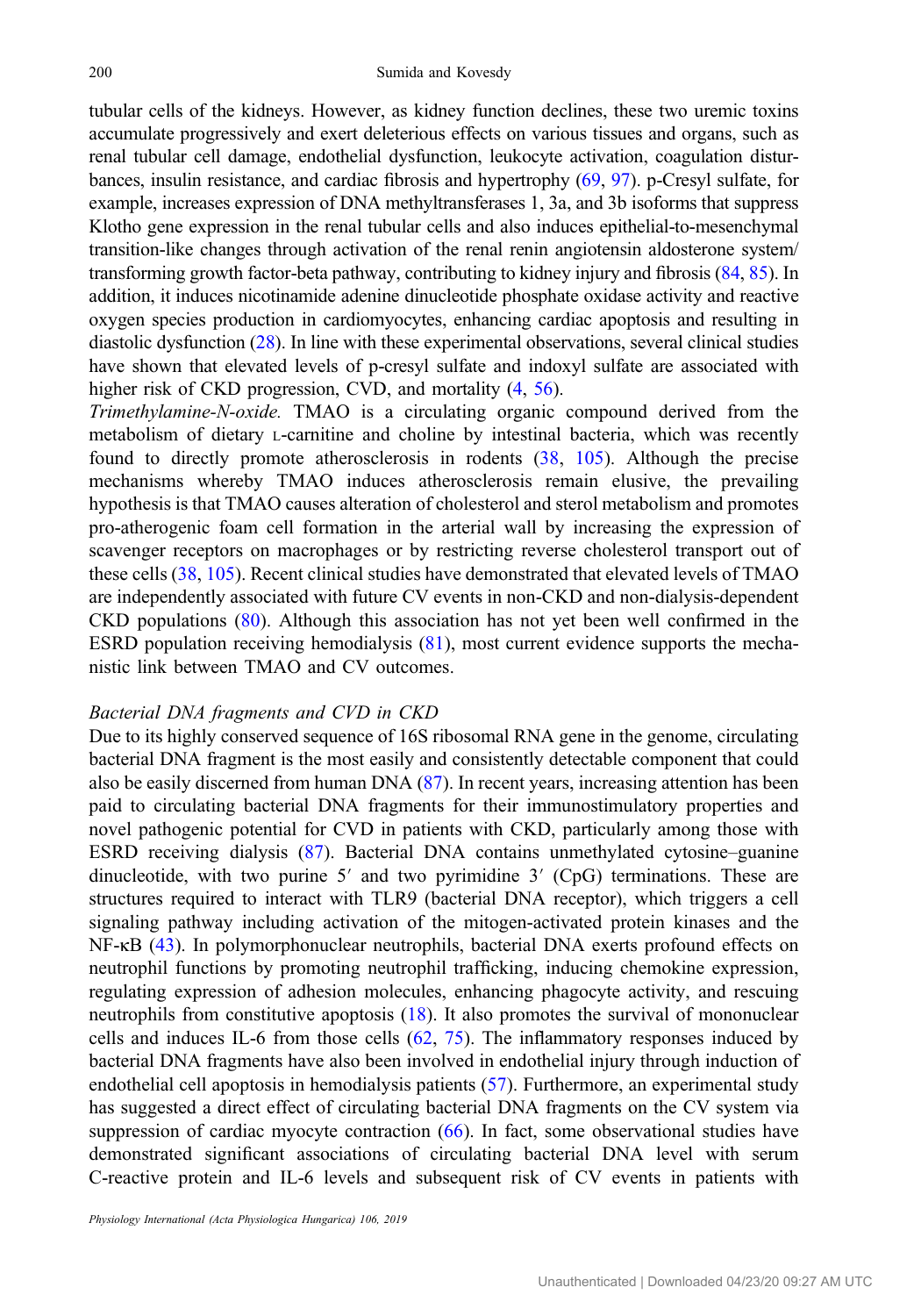ESRD [\(86](#page-10-0)). Of note, the association with CV events was found to be less substantial for plasma endotoxin (vs. bacterial DNA) levels, suggesting that, compared to plasma endotoxin, which is a cell wall component of only Gram-negative bacteria, circulating bDNA fragments that derive from both Gram-positive and -negative bacteria could play a more predominant role in the development of CVD ([87\)](#page-11-0).

# Gut Microbiota-Targeted Interventions for CVD in CKD

Improved understanding of the pathological roles of gut dysbiosis has triggered interest in the development of various therapeutic interventions, which aimed at reestablishing symbiotic status of the gut microbiota or reducing absorption of gut-derived metabolites [\(73](#page-10-0)). These include dietary modifications [\(37](#page-8-0)) and the administration of probiotics (i.e., live microorganisms) [\(61](#page-9-0)), prebiotics (i.e., non-digestible food ingredients) [\(40](#page-8-0)), synbiotics (i.e., both probiotics and prebiotics)  $(26)$  $(26)$ , oral adsorbents (e.g., AST-120)  $(76)$  $(76)$ , and genetically engineered bacteria [\(71](#page-10-0)). Importantly, however, all of these previous studies have examined the therapeutic effect on surrogate measures; hence, it remains unclear whether these interventions actually reduce CV risk in patients with CKD.

As another gut microbiota targeted intervention for CVD in CKD, laxatives may be a potentially novel treatment option. In patients with CKD, the prevalence of constipation has been reported to be higher than in the general population ([7\)](#page-7-0). Since gastrointestinal motility and gut microbiota are closely interrelated and exert reciprocal effects on each other ([70](#page-10-0)), constipation, one of the clinical forms of gut dysbiosis  $(67)$  $(67)$ , is recently considered to be involved in the pathogenesis of atherosclerosis partly through chronic inflammation induced by bacterial endotoxins ([6](#page-7-0)) and/or gut-derived metabolites ([90](#page-11-0)), potentially contributing to adverse clinical outcomes ([82](#page-10-0), [83](#page-10-0)). In addition, a recent study demonstrated that lubiprostone, a chloride channel activator used for constipation treatment, ameliorated the CKD progression and the accumulation of uremic toxins by improving the altered gut microbiota in CKD mice [\(58](#page-9-0)). Given the high prevalence of constipation, the substantial alterations of gut microbiota in CKD and the increasing roles of the gut in the disposal of uremic toxins with declining kidney function, the administration of laxatives might be a potentially attractive gut microbiota-targeted therapeutic intervention for CVD in patients with CKD.

#### **Conclusions**

While the relationship between gut health and human disease processes has long been recognized, with the earliest evidence dating back to more than 2,000 years ago when Hippocrates famously stated that "All disease begins in the gut," the recent explosion of scientific interest in the gut microbiota has dramatically advanced our understanding of the complex pathophysiological interactions between the gut and multiple organs. Emerging evidence on the association between gut microbiota, CKD, and CVD has provided novel mechanistic insight into the "gut–kidney–heart" axis, emphasizing the importance of the gut as a potential cause of CKD-related complications. Furthermore, these findings have opened new avenues for the development of personalized, gut microbiota-targeted therapeutic strategies for CVD in CKD, which if proved to be effective, will have a substantial impact on the CKD management. More in-depth basic and clinical research is needed to further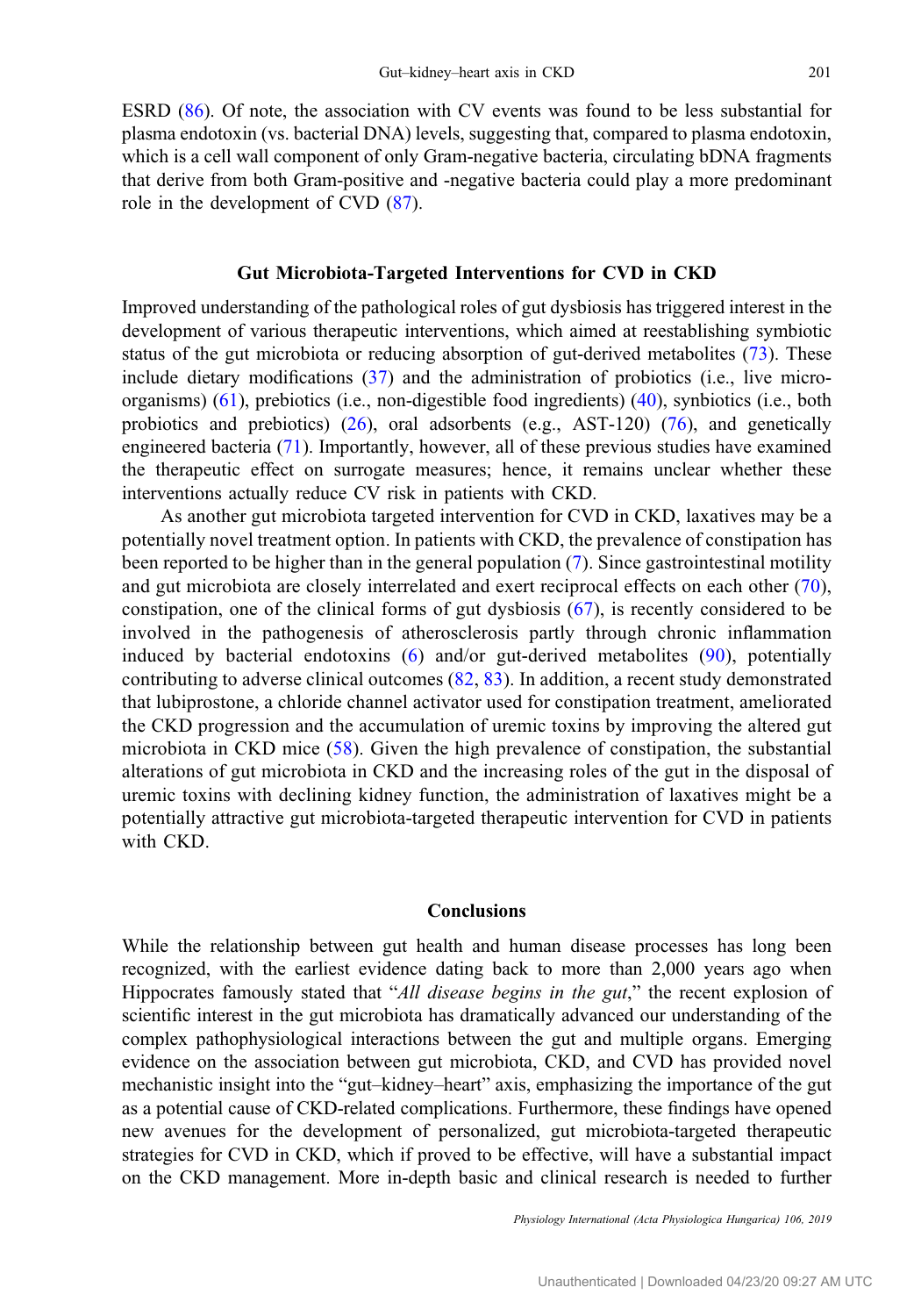<span id="page-7-0"></span>understand the pathophysiological mechanisms underlying the "gut–kidney–heart" axis to ultimately improve the outcomes of patients with CKD.

#### Acknowledgements

Dr. CPK is an employee of the US Department of Veterans affairs. The interpretation and reporting of these data are the responsibility of the authors and in no way should be seen as official policy or interpretation of the Department of Veterans Affairs or the US government. The results of this paper have not been published previously in whole or part.

## Conflict of interest

None of the authors have relevant conflicts of interest.

#### **REFERENCES**

- 1. Adnan S, Nelson JW, Ajami NJ, Venna VR, Petrosino JF, Bryan RM, Jr., Durgan DJ: Alterations in the gut microbiota can elicit hypertension in rats. Physiol. Genomics 49, 96–104 (2017)
- 2. Akchurin OM, Kaskel F: Update on inflammation in chronic kidney disease. Blood Purif. 39, 84–92 (2015)
- 3. Andersen K, Kesper MS, Marschner JA, Konrad L, Ryu M, Kumar Vr S, Kulkarni OP, Mulay SR, Romoli S, Demleitner J, Schiller P, Dietrich A, Muller S, Gross O, Ruscheweyh HJ, Huson DH, Stecher B, Anders HJ: Intestinal dysbiosis, barrier dysfunction, and bacterial translocation account for CKD-related systemic inflammation. J. Am. Soc. Nephrol. 28, 76–83 (2017)
- 4. Barreto FC, Barreto DV, Liabeuf S, Meert N, Glorieux G, Temmar M, Choukroun G, Vanholder R, Massy ZA, European Uremic Toxin Work Group: Serum indoxyl sulfate is associated with vascular disease and mortality in chronic kidney disease patients. Clin. J. Am. Soc. Nephrol. 4, 1551–1558 (2009)
- 5. Bartolomaeus H, Marko L, Wilck N, Luft FC, Forslund SK, Muller DN: Precarious symbiosis between host and microbiome in cardiovascular health. Hypertension 73, 926–935 (2019)
- 6. Bowman JD, Surani S, Horseman MA: Endotoxin, toll-like receptor-4, and atherosclerotic heart disease. Curr. Cardiol. Rev. 13, 86–93 (2017)
- 7. Cano AE, Neil AK, Kang JY, Barnabas A, Eastwood JB, Nelson SR, Hartley I, Maxwell D: Gastrointestinal symptoms in patients with end-stage renal disease undergoing treatment by hemodialysis or peritoneal dialysis. Am. J. Gastroenterol. 102, 1990–1997 (2007)
- 8. Carding S, Verbeke K, Vipond DT, Corfe BM, Owen LJ: Dysbiosis of the gut microbiota in disease. Microb. Ecol. Health. Dis. 26, 26191 (2015)
- 9. Carrero JJ, Stenvinkel P: Inflammation in end-stage renal disease what have we learned in 10 years? Semin. Dial. 23, 498–509 (2010)
- 10. Chang PV, Hao L, Offermanns S, Medzhitov R: The microbial metabolite butyrate regulates intestinal macrophage function via histone deacetylase inhibition. Proc. Natl. Acad. Sci. U. S. A. 111, 2247–2252 (2014)
- 11. Cole JE, Georgiou E, Monaco C: The expression and functions of toll-like receptors in atherosclerosis. Mediators Inflamm. 2010, 393946 (2010)
- 12. Cosola C, Rocchetti MT, Cupisti A, Gesualdo L: Microbiota metabolites: pivotal players of cardiovascular damage in chronic kidney disease. Pharmacol. Res. 130, 132–142 (2018)
- 13. Cummings JH: Fermentation in the human large intestine: evidence and implications for health. Lancet 1(8335), 1206–1209 (1983)
- 14. David LA, Maurice CF, Carmody RN, Gootenberg DB, Button JE, Wolfe BE, Ling AV, Devlin AS, Varma Y, Fischbach MA, Biddinger SB, Dutton RJ, Turnbaugh PJ: Diet rapidly and reproducibly alters the human gut microbiome. Nature 505, 559–563 (2014)
- 15. Dethlefsen L, Relman DA: Incomplete recovery and individualized responses of the human distal gut microbiota to repeated antibiotic perturbation. Proc. Natl. Acad. Sci. U. S. A. 108(Suppl. 1), 4554–4561 (2011)
- 16. Eckardt KU, Coresh J, Devuyst O, Johnson RJ, Kottgen A, Levey AS, Levin A: Evolving importance of kidney disease: from subspecialty to global health burden. Lancet 382, 158–169 (2013)
- 17. Eckburg PB, Bik EM, Bernstein CN, Purdom E, Dethlefsen L, Sargent M, Gill SR, Nelson KE, Relman DA: Diversity of the human intestinal microbial flora. Science 308, 1635–1638 (2005)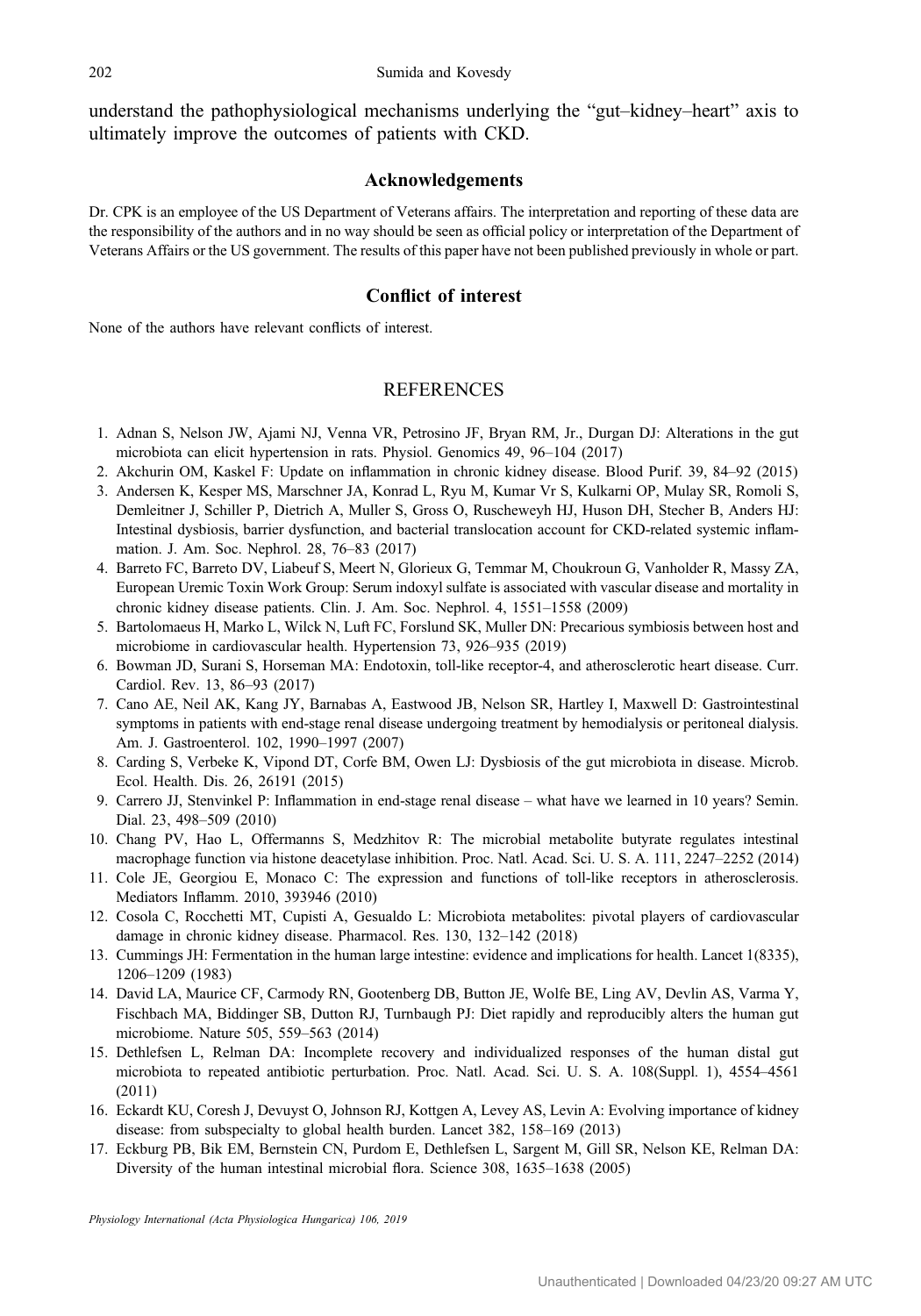- <span id="page-8-0"></span>18. El Kebir D, Jozsef L, Filep JG: Neutrophil recognition of bacterial DNA and toll-like receptor 9-dependent and independent regulation of neutrophil function. Arch. Immunol. Ther. Exp. (Warsz) 56, 41–53 (2008)
- 19. Evenepoel P, Meijers BK, Bammens BR, Verbeke K: Uremic toxins originating from colonic microbial metabolism. Kidney Int. Suppl. 114, S12–S19 (2009)
- 20. Faith JJ, Guruge JL, Charbonneau M, Subramanian S, Seedorf H, Goodman AL, Clemente JC, Knight R, Heath AC, Leibel RL, Rosenbaum M, Gordon JI: The long-term stability of the human gut microbiota. Science 341, 1237439 (2013)
- 21. Feng W, Ao H, Peng C: Gut microbiota, short-chain fatty acids, and herbal medicines. Front. Pharmacol. 9, 1354 (2018)
- 22. Feroze U, Kalantar-Zadeh K, Sterling KA, Molnar MZ, Noori N, Benner D, Shah V, Dwivedi R, Becker K, Kovesdy CP, Raj DS: Examining associations of circulating endotoxin with nutritional status, inflammation, and mortality in hemodialysis patients. J. Ren. Nutr. 22, 317–326 (2012)
- 23. Goncalves S, Pecoits-Filho R, Perreto S, Barberato SH, Stinghen AE, Lima EG, Fuerbringer R, Sauthier SM, Riella MC: Associations between renal function, volume status and endotoxaemia in chronic kidney disease patients. Nephrol. Dial. Transplant. 21, 2788–2794 (2006)
- 24. Goraya N, Wesson DE: Acid-base status and progression of chronic kidney disease. Curr. Opin. Nephrol. Hypertens. 21, 552–556 (2012)
- 25. Gryp T, Vanholder R, Vaneechoutte M, Glorieux G: p-Cresyl sulfate. Toxins (Basel) 9(2), E52 (2017)
- 26. Guida B, Germano R, Trio R, Russo D, Memoli B, Grumetto L, Barbato F, Cataldi M: Effect of short-term synbiotic treatment on plasma p-cresol levels in patients with chronic renal failure: a randomized clinical trial. Nutr. Metab. Cardiovasc. Dis. 24, 1043–1049 (2014)
- 27. Hamer HM, Jonkers DM, Vanhoutvin SA, Troost FJ, Rijkers G, de Bruine A, Bast A, Venema K, Brummer RJ: Effect of butyrate enemas on inflammation and antioxidant status in the colonic mucosa of patients with ulcerative colitis in remission. Clin. Nutr. 29, 738–744 (2010)
- 28. Han H, Zhu J, Zhu Z, Ni J, Du R, Dai Y, Chen Y, Wu Z, Lu L, Zhang R: p-Cresyl sulfate aggravates cardiac dysfunction associated with chronic kidney disease by enhancing apoptosis of cardiomyocytes. J. Am. Heart Assoc. 4, e001852 (2015)
- 29. Hida M, Aiba Y, Sawamura S, Suzuki N, Satoh T, Koga Y: Inhibition of the accumulation of uremic toxins in the blood and their precursors in the feces after oral administration of Lebenin, a lactic acid bacteria preparation, to uremic patients undergoing hemodialysis. Nephron 74, 349–355 (1996)
- 30. Hill MJ: Intestinal flora and endogenous vitamin synthesis. Eur. J. Cancer Prev. 6(Suppl. 1), S43–S45 (1997)
- 31. Hobby GP, Karaduta O, Dusio GF, Singh M, Zybailov BL, Arthur JM: Chronic kidney disease and the gut microbiome. Am. J. Physiol. Renal Physiol. 316, F1211–F1217 (2019)
- 32. Hooper LV, Midtvedt T, Gordon JI: How host-microbial interactions shape the nutrient environment of the mammalian intestine. Annu. Rev. Nutr. 22, 283–307 (2002)
- 33. Huang W, Guo HL, Deng X, Zhu TT, Xiong JF, Xu YH, Xu Y: Short-chain fatty acids inhibit oxidative stress and inflammation in mesangial cells induced by high glucose and lipopolysaccharide. Exp. Clin. Endocrinol. Diabetes 125, 98–105 (2017)
- 34. Hylemon PB, Harder J: Biotransformation of monoterpenes, bile acids, and other isoprenoids in anaerobic ecosystems. FEMS Microbiol. Rev. 22, 475–488 (1998)
- 35. Kalantar-Zadeh K, Kopple JD, Deepak S, Block D, Block G: Food intake characteristics of hemodialysis patients as obtained by Food Frequency Questionnaire. J. Ren. Nutr. 12, 17–31 (2002)
- 36. Kasubuchi M, Hasegawa S, Hiramatsu T, Ichimura A, Kimura I: Dietary gut microbial metabolites, short-chain fatty acids, and host metabolic regulation. Nutrients 7, 2839–2849 (2015)
- 37. Kieffer DA, Piccolo BD, Vaziri ND, Liu S, Lau WL, Khazaeli M, Nazertehrani S, Moore ME, Marco ML, Martin RJ, Adams SH: Resistant starch alters gut microbiome and metabolomic profiles concurrent with amelioration of chronic kidney disease in rats. Am. J. Physiol. Renal Physiol. 310, F857–871 (2016)
- 38. Koeth RA, Wang Z, Levison BS, Buffa JA, Org E, Sheehy BT, Britt EB, Fu X, Wu Y, Li L, Smith JD, DiDonato JA, Chen J, Li H, Wu GD, Lewis JD, Warrier M, Brown JM, Krauss RM, Tang WH, Bushman FD, Lusis AJ, Hazen SL: Intestinal microbiota metabolism of L-carnitine, a nutrient in red meat, promotes atherosclerosis. Nat. Med. 19, 576–585 (2013)
- 39. Kooman JP, Dekker MJ, Usvyat LA, Kotanko P, van der Sande FM, Schalkwijk CG, Shiels PG, Stenvinkel P: Inflammation and premature aging in advanced chronic kidney disease. Am. J. Physiol. Renal Physiol. 313, F938–F950 (2017)
- 40. Koppe L, Fouque D: Microbiota and prebiotics modulation of uremic toxin generation. Panminerva Med. 59, 173–187 (2017)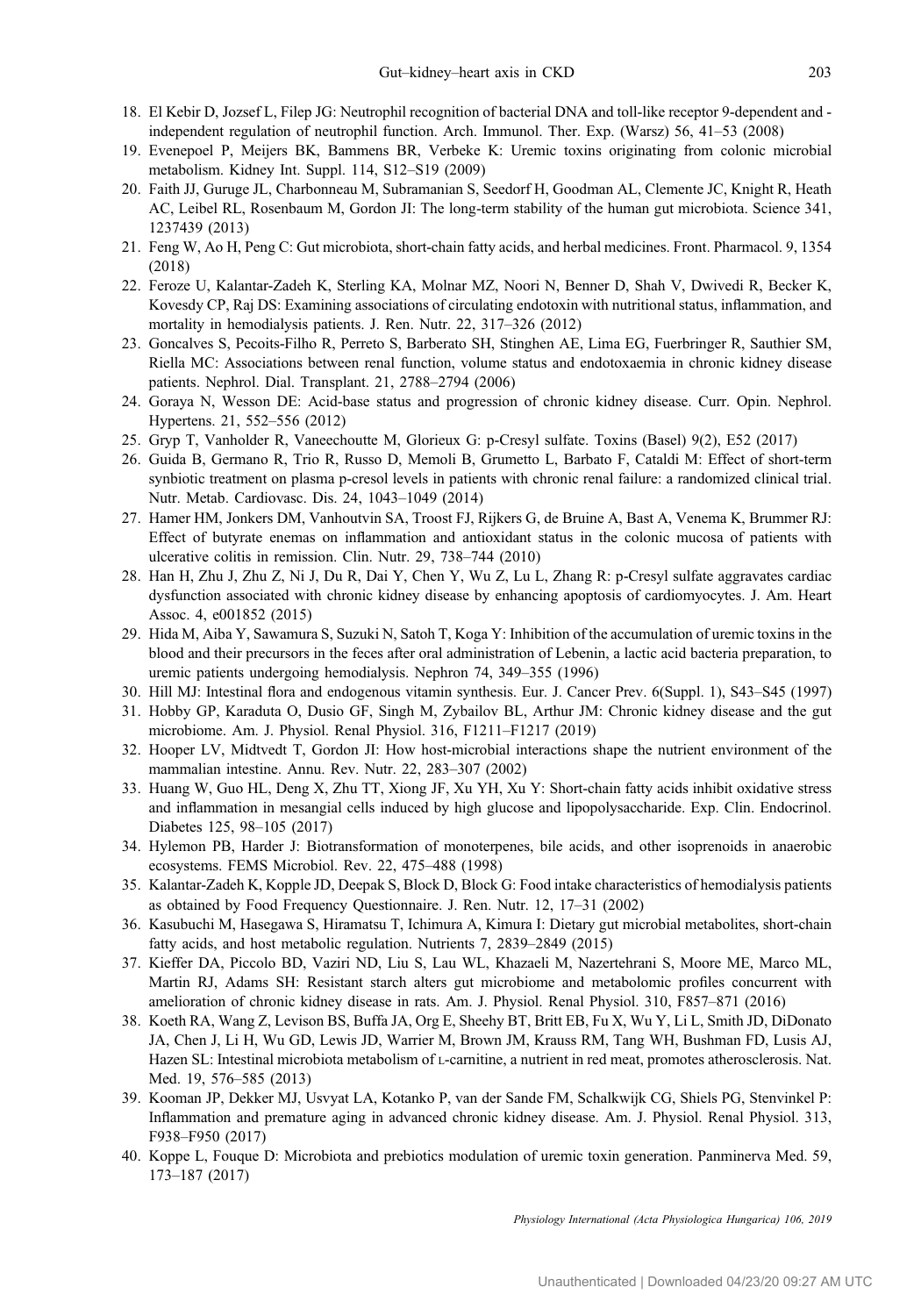#### <span id="page-9-0"></span>204 Sumida and Kovesdy

- 41. Koppe L, Mafra D, Fouque D: Probiotics and chronic kidney disease. Kidney Int. 88, 958–966 (2015)
- 42. Kortman GAM, Reijnders D, Swinkels DW: Oral iron supplementation: potential implications for the gut microbiome and metabolome in patients with CKD. Hemodial. Int. 21(Suppl. 1), S28–S36 (2017)
- 43. Krieg AM: CpG motifs in bacterial DNA and their immune effects. Annu. Rev. Immunol. 20, 709–760 (2002)
- 44. Krishnamurthy VM, Wei G, Baird BC, Murtaugh M, Chonchol MB, Raphael KL, Greene T, Beddhu S: High dietary fiber intake is associated with decreased inflammation and all-cause mortality in patients with chronic kidney disease. Kidney Int. 81, 300–306 (2012)
- 45. Lau WL, Liu SM, Pahlevan S, Yuan J, Khazaeli M, Ni Z, Chan JY, Vaziri ND: Role of Nrf2 dysfunction in uremia-associated intestinal inflammation and epithelial barrier disruption. Dig. Dis. Sci. 60, 1215–1222 (2015)
- 46. Lau WL, Vaziri ND: The leaky gut and altered microbiome in chronic kidney disease. J. Ren. Nutr. 27, 458–461 (2017)
- 47. Lau WL, Vaziri ND, Nunes ACF, Comeau AM, Langille MGI, England W, Khazaeli M, Suematsu Y, Phan J, Whiteson K: The phosphate binder ferric citrate alters the gut microbiome in rats with chronic kidney disease. J. Pharmacol. Exp. Ther. 367, 452–460 (2018)
- 48. Leurs P, Lindholm B, Stenvinkel P: Effects of hemodiafiltration on uremic inflammation. Blood Purif. 35(Suppl. 1), 11–17 (2013)
- 49. Levey AS, Coresh J: Chronic kidney disease. Lancet 379, 165–180 (2012)
- 50. Levy M, Thaiss CA, Elinav E: Metabolites: messengers between the microbiota and the immune system. Genes. Dev. 30, 1589–1597 (2016)
- 51. Lutz P, Nischalke HD, Strassburg CP, Spengler U: Spontaneous bacterial peritonitis: the clinical challenge of a leaky gut and a cirrhotic liver. World J. Hepatol. 7, 304–314 (2015)
- 52. Maloy KJ, Powrie F: Intestinal homeostasis and its breakdown in inflammatory bowel disease. Nature 474, 298–306 (2011)
- 53. Martinez I, Stegen JC, Maldonado-Gomez MX, Eren AM, Siba PM, Greenhill AR, Walter J: The gut microbiota of rural Papua New Guineans: composition, diversity patterns, and ecological processes. Cell. Rep. 11, 527–538 (2015)
- 54. McIntyre CW, Harrison LE, Eldehni MT, Jefferies HJ, Szeto CC, John SG, Sigrist MK, Burton JO, Hothi D, Korsheed S, Owen PJ, Lai KB, Li PK: Circulating endotoxemia: a novel factor in systemic inflammation and cardiovascular disease in chronic kidney disease. Clin. J. Am. Soc. Nephrol. 6, 133–141 (2011)
- 55. Meijers B, Farre R, Dejongh S, Vicario M, Evenepoel P: Intestinal barrier function in chronic kidney disease. Toxins (Basel) 10, 298 (2018)
- 56. Meijers BK, Claes K, Bammens B, de Loor H, Viaene L, Verbeke K, Kuypers D, Vanrenterghem Y, Evenepoel P: p-Cresol and cardiovascular risk in mild-to-moderate kidney disease. Clin. J. Am. Soc. Nephrol. 5, 1182–1189 (2010)
- 57. Merino A, Nogueras S, Garcia-Maceira T, Rodriguez M, Martin-Malo A, Ramirez R, Carracedo J, Aljama P: Bacterial DNA and endothelial damage in haemodialysis patients. Nephrol. Dial. Transplant. 23, 3635–3642 (2008)
- 58. Mishima E, Fukuda S, Shima H, Hirayama A, Akiyama Y, Takeuchi Y, Fukuda NN, Suzuki T, Suzuki C, Yuri A, Kikuchi K, Tomioka Y, Ito S, Soga T, Abe T: Alteration of the intestinal environment by lubiprostone is associated with amelioration of adenine-induced CKD. J. Am. Soc. Nephrol. 26, 1787–1794 (2015)
- 59. Moghimpour Bijani F, Vallejo JG, Rezaei N: Toll-like receptor signaling pathways in cardiovascular diseases: challenges and opportunities. Int. Rev. Immunol. 31, 379–395 (2012)
- 60. Natarajan N, Hori D, Flavahan S, Steppan J, Flavahan NA, Berkowitz DE, Pluznick JL: Microbial short chain fatty acid metabolites lower blood pressure via endothelial G protein-coupled receptor 41. Physiol. Genomics 48, 826–834 (2016)
- 61. Natarajan R, Pechenyak B, Vyas U, Ranganathan P, Weinberg A, Liang P, Mallappallil MC, Norin AJ, Friedman EA, Saggi SJ: Randomized controlled trial of strain-specific probiotic formulation (Renadyl) in dialysis patients. Biomed. Res. Int. 2014, 568571 (2014)
- 62. Navarro MD, Carracedo J, Ramirez R, Madueno JA, Merino A, Rodriguez M, Martin-Malo A, Aljama P: Bacterial DNA prolongs the survival of inflamed mononuclear cells in haemodialysis patients. Nephrol. Dial. Transplant. 22, 3580–3585 (2007)
- 63. Neal MD, Leaphart C, Levy R, Prince J, Billiar TR, Watkins S, Li J, Cetin S, Ford H, Schreiber A, Hackam DJ: Enterocyte TLR4 mediates phagocytosis and translocation of bacteria across the intestinal barrier. J. Immunol. 176, 3070–3079 (2006)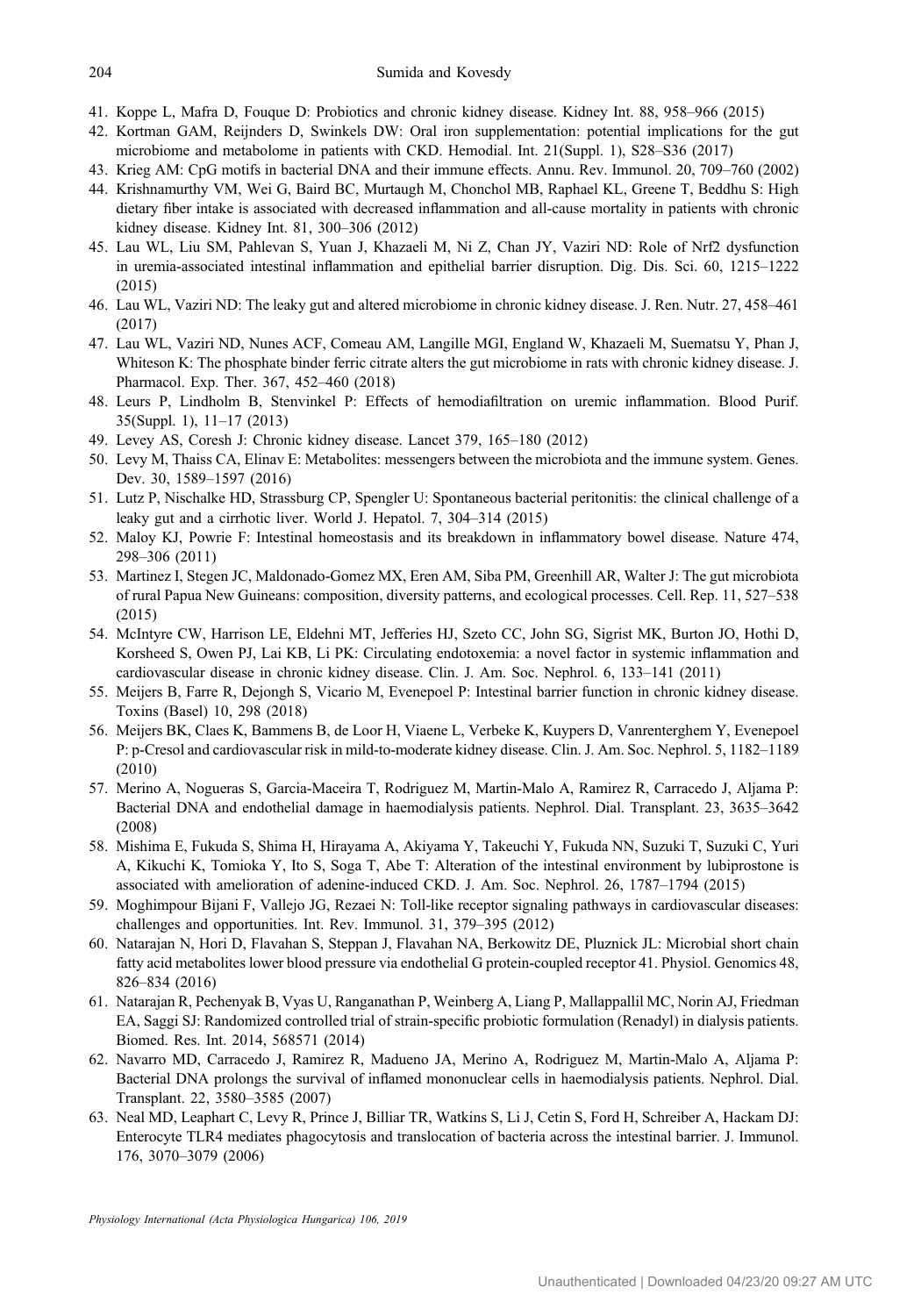- <span id="page-10-0"></span>64. Nicholson JK, Holmes E, Kinross J, Burcelin R, Gibson G, Jia W, Pettersson S: Host-gut microbiota metabolic interactions. Science 336, 1262–1267 (2012)
- 65. Pahl MV, Vaziri ND: The chronic kidney disease colonic axis. Semin. Dial. 28, 459–463 (2015)
- 66. Paladugu B, Kumar A, Parrillo JE, Der S, Osman J, Mensing J, Falvo L, Xu X, Kumar A: Bacterial DNA and RNA induce rat cardiac myocyte contraction depression in vitro. Shock 21, 364–369 (2004)
- 67. Parthasarathy G, Chen J, Chen X, Chia N, O'Connor HM, Wolf PG, Gaskins HR, Bharucha AE: Relationship between microbiota of the colonic mucosa vs feces and symptoms, colonic transit, and methane production in female patients with chronic constipation. Gastroenterology 150, 367–379.e1 (2016)
- 68. Pluznick JL, Protzko RJ, Gevorgyan H, Peterlin Z, Sipos A, Han J, Brunet I, Wan LX, Rey F, Wang T, Firestein SJ, Yanagisawa M, Gordon JI, Eichmann A, Peti-Peterdi J, Caplan MJ: Olfactory receptor responding to gut microbiota-derived signals plays a role in renin secretion and blood pressure regulation. Proc. Natl. Acad. Sci. U. S. A. 110, 4410–4415 (2013)
- 69. Poesen R, Viaene L, Verbeke K, Claes K, Bammens B, Sprangers B, Naesens M, Vanrenterghem Y, Kuypers D, Evenepoel P, Meijers B: Renal clearance and intestinal generation of p-cresyl sulfate and indoxyl sulfate in CKD. Clin. J. Am. Soc. Nephrol. 8, 1508–1514 (2013)
- 70. Ponnusamy K, Choi JN, Kim J, Lee SY, Lee CH: Microbial community and metabolomic comparison of irritable bowel syndrome faeces. J. Med. Microbiol. 60, 817–827 (2011)
- 71. Prakash S, Chang TM: Microencapsulated genetically engineered live E. coli DH5 cells administered orally to maintain normal plasma urea level in uremic rats. Nat. Med. 2, 883–887 (1996)
- 72. Raij L, Shapiro FL, Michael AF: Endotoxemia in febrile reactions during hemodialysis. Kidney Int. 4, 57–60 (1973)
- 73. Ramezani A, Massy ZA, Meijers B, Evenepoel P, Vanholder R, Raj DS: Role of the gut microbiome in uremia: a potential therapeutic target. Am. J. Kidney Dis. 67, 483–498 (2016)
- 74. Ramezani A, Raj DS: The gut microbiome, kidney disease, and targeted interventions. J. Am. Soc. Nephrol. 25, 657–670 (2014)
- 75. Schindler R, Beck W, Deppisch R, Aussieker M, Wilde A, Gohl H, Frei U: Short bacterial DNA fragments: detection in dialysate and induction of cytokines. J. Am. Soc. Nephrol. 15, 3207–3214 (2004)
- 76. Schulman G, Berl T, Beck GJ, Remuzzi G, Ritz E, Arita K, Kato A, Shimizu M: Randomized placebo-controlled EPPIC trials of AST-120 in CKD. J. Am. Soc. Nephrol. 26, 1732–1746 (2015)
- 77. Segain JP, Raingeard de la Bletiere D, Bourreille A, Leray V, Gervois N, Rosales C, Ferrier L, Bonnet C, Blottiere HM, Galmiche JP: Butyrate inhibits inflammatory responses through NFK B inhibition: implications for Crohn's disease. Gut 47, 397–403 (2000)
- 78. Simenhoff ML, Dunn SR, Zollner GP, Fitzpatrick ME, Emery SM, Sandine WE, Ayres JW: Biomodulation of the toxic and nutritional effects of small bowel bacterial overgrowth in end-stage kidney disease using freezedried Lactobacillus acidophilus. Miner. Electrolyte Metab. 22, 92–96 (1996)
- 79. Singh N, Gurav A, Sivaprakasam S, Brady E, Padia R, Shi H, Thangaraju M, Prasad PD, Manicassamy S, Munn DH, Lee JR, Offermanns S, Ganapathy V: Activation of Gpr109a, receptor for niacin and the commensal metabolite butyrate, suppresses colonic inflammation and carcinogenesis. Immunity 40, 128–139 (2014)
- 80. Stubbs JR, House JA, Ocque AJ, Zhang S, Johnson C, Kimber C, Schmidt K, Gupta A, Wetmore JB, Nolin TD, Spertus JA, Yu AS: Serum trimethylamine-N-Oxide is elevated in CKD and correlates with coronary atherosclerosis burden. J. Am. Soc. Nephrol. 27, 305–313 (2016)
- 81. Stubbs JR, Stedman MR, Liu S, Long J, Franchetti Y, West RE, 3rd, Prokopienko AJ, Mahnken JD, Chertow GM, Nolin TD: Trimethylamine N-oxide and cardiovascular outcomes in patients with end-stage kidney disease receiving maintenance hemodialysis. Clin. J. Am. Soc. Nephrol. (2019) [Epub ahead of print]
- 82. Sumida K, Molnar MZ, Potukuchi PK, Thomas F, Lu JL, Matsushita K, Yamagata K, Kalantar-Zadeh K, Kovesdy CP: Constipation and incident CKD. J. Am. Soc. Nephrol. 28, 1248–1258 (2017)
- 83. Sumida K, Molnar MZ, Potukuchi PK, Thomas F, Lu JL, Yamagata K, Kalantar-Zadeh K, Kovesdy CP: Constipation and risk of death and cardiovascular events. Atherosclerosis 281, 114–120 (2019)
- 84. Sun CY, Chang SC, Wu MS: Suppression of Klotho expression by protein-bound uremic toxins is associated with increased DNA methyltransferase expression and DNA hypermethylation. Kidney Int. 81, 640–650 (2012)
- 85. Sun CY, Chang SC, Wu MS: Uremic toxins induce kidney fibrosis by activating intrarenal renin-angiotensinaldosterone system associated epithelial-to-mesenchymal transition. PLoS One 7, e34026 (2012)
- 86. Szeto CC, Kwan BC, Chow KM, Kwok JS, Lai KB, Cheng PM, Pang WF, Ng JK, Chan MH, Lit LC, Leung CB, Li PK: Circulating bacterial-derived DNA fragment level is a strong predictor of cardiovascular disease in peritoneal dialysis patients. PLoS One 10, e0125162 (2015)